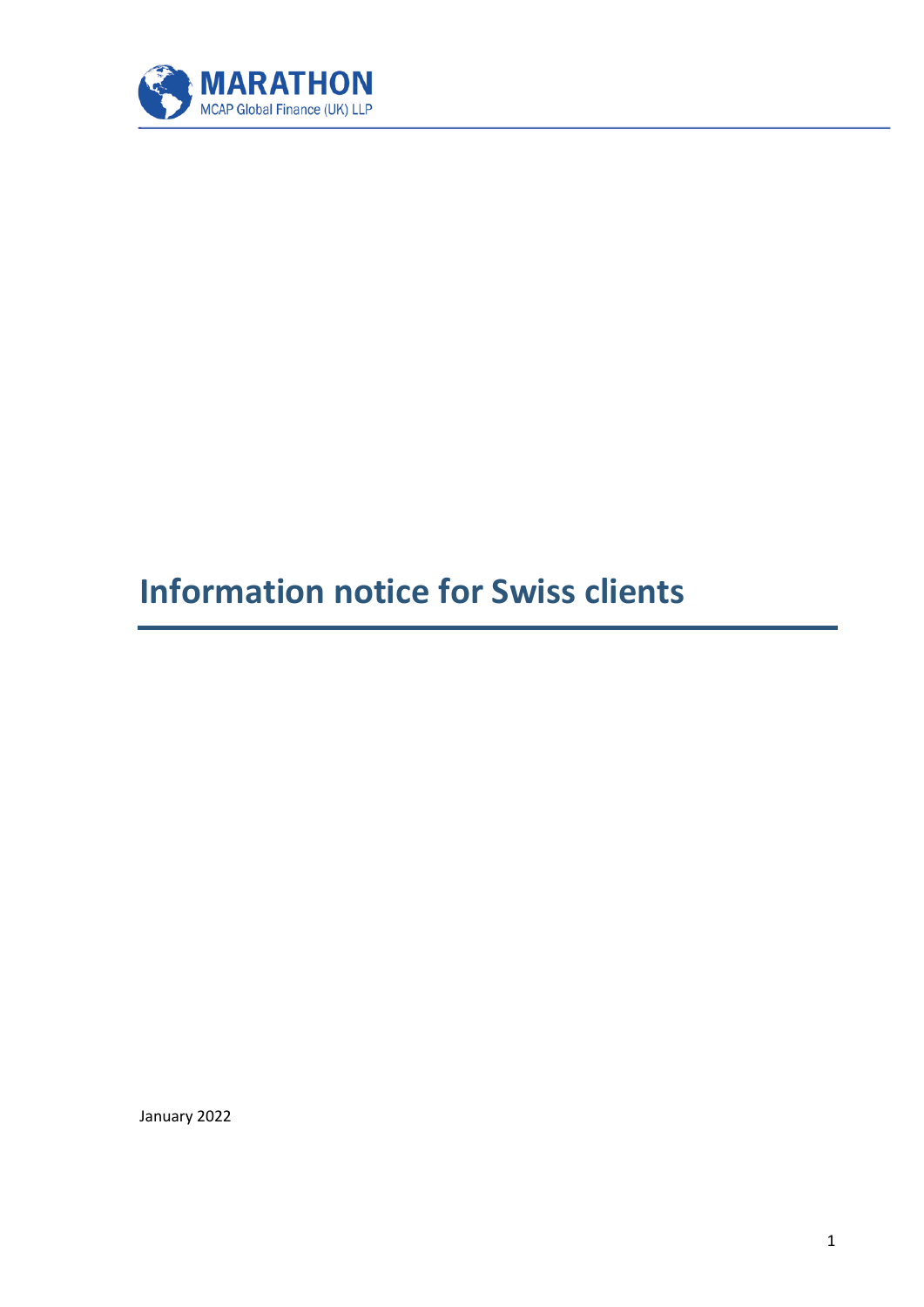

| Introduction                                                 | The purpose of this notice is to inform our Swiss clients ("you") in accordance                                                                                                                                                                                                                                                                                                                                                                                                                                                                                                                                                                           |
|--------------------------------------------------------------|-----------------------------------------------------------------------------------------------------------------------------------------------------------------------------------------------------------------------------------------------------------------------------------------------------------------------------------------------------------------------------------------------------------------------------------------------------------------------------------------------------------------------------------------------------------------------------------------------------------------------------------------------------------|
|                                                              | with our duty to do so under the Swiss Financial Services Act ("FinSA").                                                                                                                                                                                                                                                                                                                                                                                                                                                                                                                                                                                  |
|                                                              |                                                                                                                                                                                                                                                                                                                                                                                                                                                                                                                                                                                                                                                           |
|                                                              | This notice contains information on MCAP Global Finance (UK) LLP ("MCAP"),                                                                                                                                                                                                                                                                                                                                                                                                                                                                                                                                                                                |
|                                                              | the financial services we offer, the associated risks as well as our management                                                                                                                                                                                                                                                                                                                                                                                                                                                                                                                                                                           |
|                                                              | of conflicts of interest.                                                                                                                                                                                                                                                                                                                                                                                                                                                                                                                                                                                                                                 |
|                                                              | FinSA was adopted by the Swiss Parliament in 2018, and entered into force on 1<br>January 2020 (subject to certain transitional periods). It introduces a new<br>regulatory framework governing Swiss financial markets and impacts the<br>financial service providers. In accordance with FinSA, MCAP made use of the<br>regulatory transition period of two years to implement FinSA duties regarding<br>the rules of conduct and the organizational measures which have become<br>effective as of 1 January 2022.                                                                                                                                      |
|                                                              | Additional information on the costs and charges for the financial services offered                                                                                                                                                                                                                                                                                                                                                                                                                                                                                                                                                                        |
|                                                              | are provided to you in the relevant fund documentation, in particular the                                                                                                                                                                                                                                                                                                                                                                                                                                                                                                                                                                                 |
|                                                              | prospectus/offering memorandum or, where applicable, the relevant term                                                                                                                                                                                                                                                                                                                                                                                                                                                                                                                                                                                    |
|                                                              | sheet, available on the respective fund's dataroom or provided to you directly.                                                                                                                                                                                                                                                                                                                                                                                                                                                                                                                                                                           |
|                                                              | The information contained in this notice can be amended from time to time. The<br>latest updated version of this notice is available on our website<br>www.marathonfund.com.                                                                                                                                                                                                                                                                                                                                                                                                                                                                              |
| <b>Information on</b>                                        | MCAP is the UK affiliate of Marathon Asset Management, L.P. ("Marathon") and                                                                                                                                                                                                                                                                                                                                                                                                                                                                                                                                                                              |
| <b>MCAP</b>                                                  | is acting as placement agent of various collective investment schemes (funds)                                                                                                                                                                                                                                                                                                                                                                                                                                                                                                                                                                             |
|                                                              | managed by Marathon.                                                                                                                                                                                                                                                                                                                                                                                                                                                                                                                                                                                                                                      |
|                                                              |                                                                                                                                                                                                                                                                                                                                                                                                                                                                                                                                                                                                                                                           |
|                                                              | Marathon was formed in 1998 by Bruce Richards (Chairman and Chief Executive<br>Officer) and Louis Hanover (Chief Investment Officer), to seek attractive<br>absolute returns through investments in the global credit markets, with the<br>long-term goal of building a world-class asset management platform.<br>Marathon's core competency is opportunistic investing in the global corporate,<br>emerging market and structured credit markets based on fundamental, bottom-<br>up research across distinct investment funds, managed vehicles, and separate<br>accounts. In 2003, Marathon became an SEC-registered investment adviser in<br>the U.S. |
|                                                              | MCAP (company number OC347221) is a UK investment firm authorized and<br>regulated by the Financial Conduct Authority (12 Endeavour Square, London E20<br>1JN) in the UK.                                                                                                                                                                                                                                                                                                                                                                                                                                                                                 |
| <b>Financial</b><br>services<br>according to<br><b>FinSA</b> | FinSA regulates the provision of financial services and financial instruments to<br>clients (as defined in FinSA). For more details on client classification, you may<br>refer to the sections "Client classification" and "Change in client classification"<br>below. FinSA generally applies to financial service providers, client advisors and<br>producers of financial instruments.                                                                                                                                                                                                                                                                 |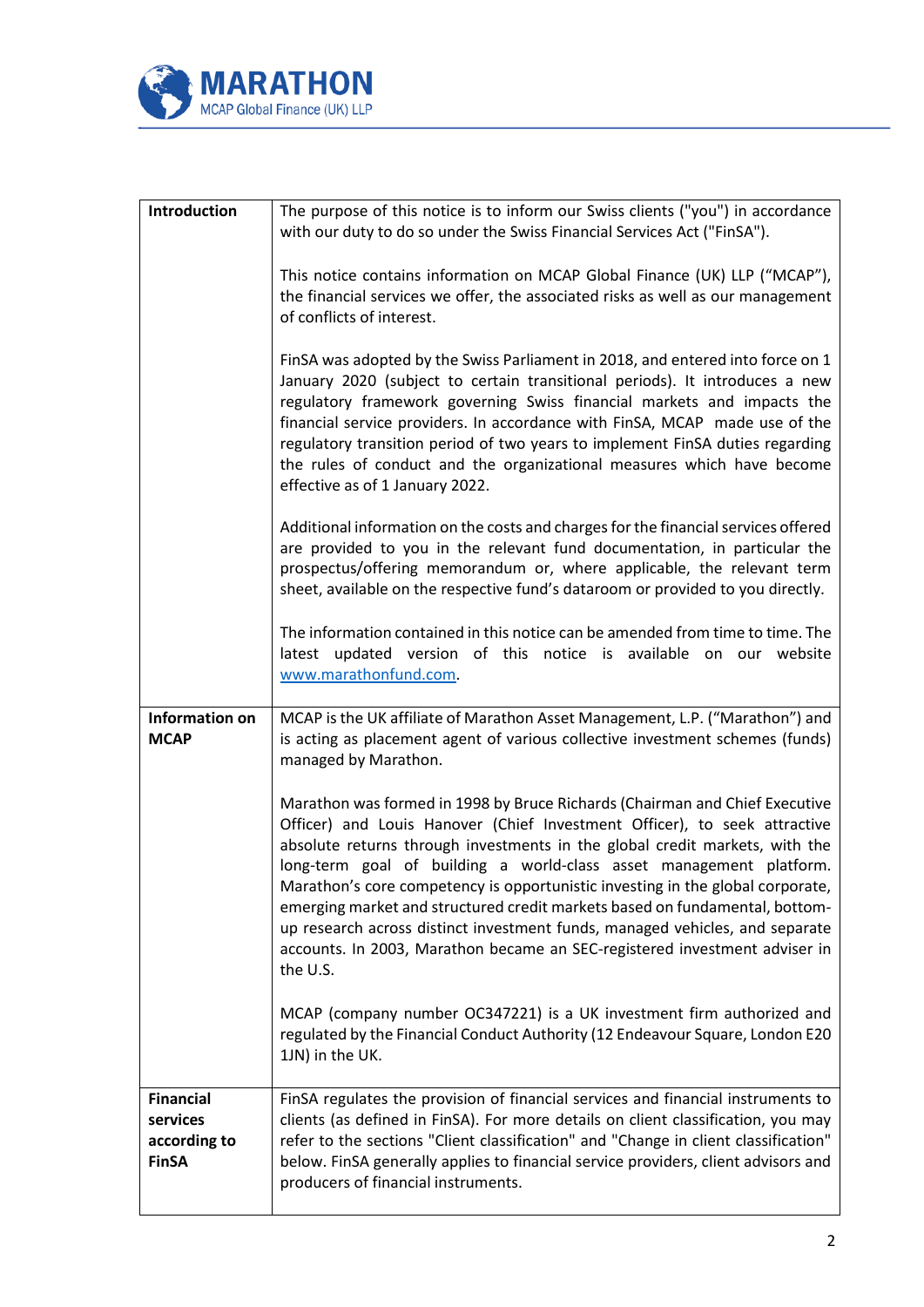

|                                                 | FinSA defines the following activities carried out for clients as financial services:<br>(a) acquisition or disposal of financial instruments, (b) receipt and transmission<br>of orders in relation to financial instruments, (c) administration of financial<br>(portfolio<br>management),<br>(d)<br>instruments<br>provision<br>οf<br>personal<br>recommendations on transactions with the financial instruments (investment<br>advice), and (e) granting of loans to finance transactions with financial<br>instrument.<br>The following are financial instruments that are subject to FinSA: (a) equity<br>securities, (b) debt instruments (securities not classified as equity securities), (c)<br>funds units, (d) structured products, (e) derivatives, (f) deposits whose<br>redemption value or interest is risk or price dependent, excluding those where<br>the interest is linked to an interest-rate index, and (g) bonds (unit in an overall<br>loan subject to uniform conditions). |
|-------------------------------------------------|------------------------------------------------------------------------------------------------------------------------------------------------------------------------------------------------------------------------------------------------------------------------------------------------------------------------------------------------------------------------------------------------------------------------------------------------------------------------------------------------------------------------------------------------------------------------------------------------------------------------------------------------------------------------------------------------------------------------------------------------------------------------------------------------------------------------------------------------------------------------------------------------------------------------------------------------------------------------------------------------------|
| <b>Financial</b><br>services offered<br>by MCAP | MCAP offers the following financial service to Swiss clients: acquisition or<br>disposal of funds (fund offering). Such service does not amount to a personal<br>investment recommendation. We do not offer other financial services to clients<br>based in Switzerland. Please note that the scope of the services we offer may<br>vary in consideration of the client's domicile and depending on the classification<br>of the client.                                                                                                                                                                                                                                                                                                                                                                                                                                                                                                                                                             |
|                                                 | Our services are only provided to institutional and professional clients under<br>FinSA (qualified investors under CISA). MCAP does not provide financial services<br>to retail (private) clients. Retail clients should contact their financial adviser. For<br>more details on client classification, you may refer to the sections "Client<br>classification" and "Change in client classification" below.                                                                                                                                                                                                                                                                                                                                                                                                                                                                                                                                                                                        |
|                                                 | MCAP will not verify whether the funds offered to you are suitable or<br>appropriate before proposing you such funds. MCAP is not required to<br>document your needs and does not maintain records and other investment<br>management reports or statements for the purposes of offering you units of<br>fund. MCAP is subject to conduct rules in its home jurisdiction, which impose<br>duty of loyalty, duty of care, and duty to provide sufficient information on the<br>products offered. For example, it must pay due regard to the interests of its<br>clients and treat them fairly.                                                                                                                                                                                                                                                                                                                                                                                                        |
| <b>Client</b><br>classification                 | MCAP, as financial services provider, is required by FinSA to classify its clients<br>into three categories where applicable: retail (private), professional and<br>institutional clients.                                                                                                                                                                                                                                                                                                                                                                                                                                                                                                                                                                                                                                                                                                                                                                                                           |
|                                                 | Based on these classifications, the corresponding level of regulatory protection<br>varies, depending on the client's knowledge and experience in connection with<br>investment matters:                                                                                                                                                                                                                                                                                                                                                                                                                                                                                                                                                                                                                                                                                                                                                                                                             |
|                                                 | retail (private) clients are granted the highest level of regulatory<br>protection. Retail (private) clients are all clients who do not qualify as<br>professional or institutional clients. The range of financial instruments                                                                                                                                                                                                                                                                                                                                                                                                                                                                                                                                                                                                                                                                                                                                                                      |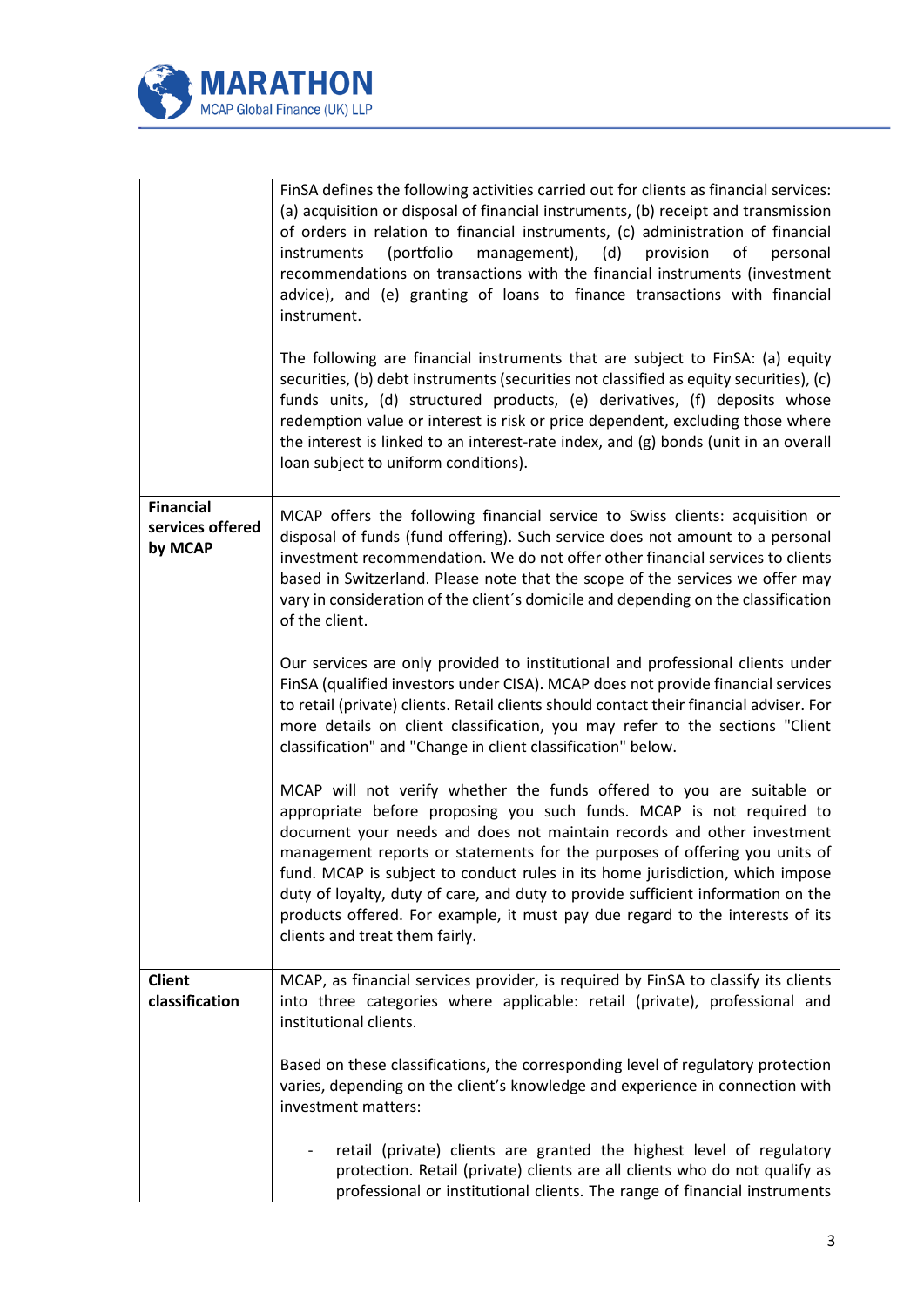

|                                    | available is generally limited to products targeted at retail (private)<br>clients or to products explicitly registered for distribution to retail<br>(private) clients. As a rule, MCAP does not offer its products to such<br>category of clients;<br>professional clients are deemed to have the necessary knowledge and<br>experience to invest in all asset classes and to be financially able to bear<br>the investment risks associated with the financial service. Professional<br>clients are sophisticated investors such as occupational pension<br>schemes with professional treasury operations and companies with<br>professional treasury operations. Professional clients have access to a<br>wider investment universe compared to retail clients, which includes<br>financial instruments intended only for professional clients or which are<br>not registered for sale to retail (private) clients;<br>institutional clients are afforded to the lowest level of regulatory<br>protection. certain professional clients such as regulated financial<br>intermediaries, insurance companies and central banks are deemed<br>institutional clients and are treated as a separate segment of clients.<br>Similar to professional clients, institutional clients have access to a wide<br>range of financial instruments, however they are subject to the least<br>client protection regulations in consideration of their assumed<br>knowledge, experience in financial investments and capacity to bear<br>losses. In particular, the rules of conduct set forth in FinSA are not<br>applicable to institutional clients.<br>If you do not agree with the initial classification by MCAP, you can request a<br>change in your classification, as long as you meet the necessary legal<br>requirements and that the requested classification falls within the range of funds<br>offered by MCAP (for more details, you may refer to the section "Change in client<br>classification" below). |
|------------------------------------|---------------------------------------------------------------------------------------------------------------------------------------------------------------------------------------------------------------------------------------------------------------------------------------------------------------------------------------------------------------------------------------------------------------------------------------------------------------------------------------------------------------------------------------------------------------------------------------------------------------------------------------------------------------------------------------------------------------------------------------------------------------------------------------------------------------------------------------------------------------------------------------------------------------------------------------------------------------------------------------------------------------------------------------------------------------------------------------------------------------------------------------------------------------------------------------------------------------------------------------------------------------------------------------------------------------------------------------------------------------------------------------------------------------------------------------------------------------------------------------------------------------------------------------------------------------------------------------------------------------------------------------------------------------------------------------------------------------------------------------------------------------------------------------------------------------------------------------------------------------------------------------------------------------------------------------------------------------------------------------------------------------|
| Change in client<br>classification | Clients may declare in writing or similar format as agreed with MCAP that they<br>wish to "opt out" (reduce their regulatory protection) or, alternatively, "opt in"<br>(increase their regulatory protection). The following changes of categories are<br>allowed by FinSA:<br>High net worth retails individuals (HNWIs) and related investment structures<br>HNWIs and private investment structures set up for HNWIs (without<br>professional treasury operation) may declare in writing that they wish to be<br>treated as professional clients ("opting out"/" Elective Professional"), provided<br>that the criteria laid down by the regulations are met:<br>based on education and professional experience or on the basis of<br>comparable experience in the financial sector, the clients possess the                                                                                                                                                                                                                                                                                                                                                                                                                                                                                                                                                                                                                                                                                                                                                                                                                                                                                                                                                                                                                                                                                                                                                                                              |
|                                    | necessary knowledge to understand the risks associated with the<br>investments, and<br>the clients have at their disposal financial assets of at least CHF 500,000;                                                                                                                                                                                                                                                                                                                                                                                                                                                                                                                                                                                                                                                                                                                                                                                                                                                                                                                                                                                                                                                                                                                                                                                                                                                                                                                                                                                                                                                                                                                                                                                                                                                                                                                                                                                                                                           |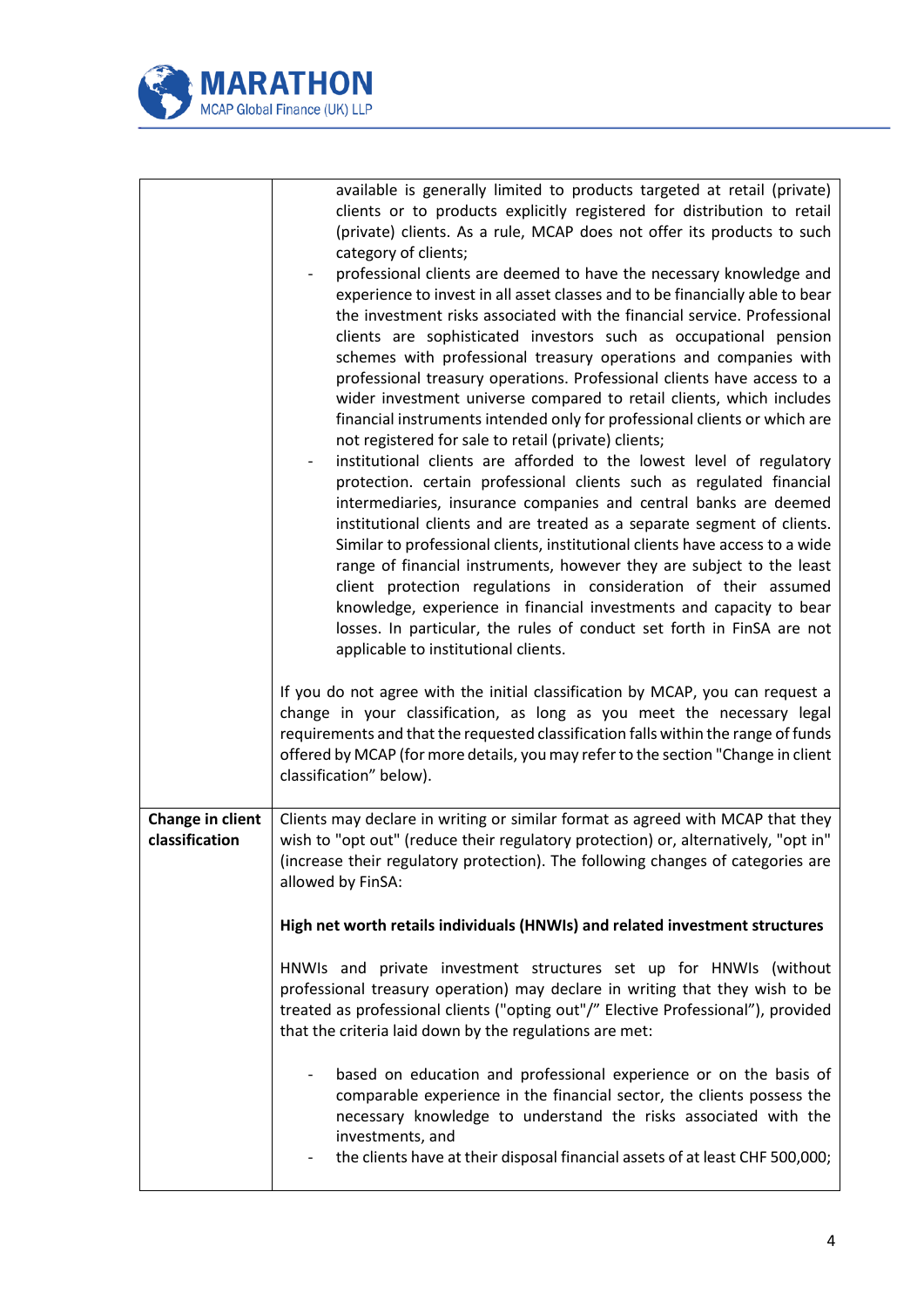

|                                                    | or                                                                                                                                                                                                                                                                                                                                                                                                                                                                                                                                                                                                                                                                         |
|----------------------------------------------------|----------------------------------------------------------------------------------------------------------------------------------------------------------------------------------------------------------------------------------------------------------------------------------------------------------------------------------------------------------------------------------------------------------------------------------------------------------------------------------------------------------------------------------------------------------------------------------------------------------------------------------------------------------------------------|
|                                                    | the clients have at their disposal financial assets of at least CHF 2 million.                                                                                                                                                                                                                                                                                                                                                                                                                                                                                                                                                                                             |
|                                                    | Eligible "financial assets" include financial investments held directly or indirectly<br>by the client, in particular: (i) sight or time deposits with banks and securities<br>firms, (ii) certificated and uncertificated securities, including collective<br>investment schemes and structured products, (iii) derivatives, (iv) precious<br>metals, (v) life insurance policies with a surrender value, (vi) restitution claims<br>from other assets held in trust specified in cif. (i) to (v) above. Direct investments<br>in real estate and claims from social insurance schemes as well as occupational<br>pension assets do not qualify as financial investments. |
|                                                    | <b>Professional clients</b>                                                                                                                                                                                                                                                                                                                                                                                                                                                                                                                                                                                                                                                |
|                                                    | Occupational pension schemes and other institutions whose purpose is to serve<br>occupational pensions with professional treasury operations and companies<br>with professional treasury operations may declare in writing or in another text<br>form as agreed with MCAP that they wish to be treated as institutional clients<br>("opting out") or, on the other hand, all professional clients that are not<br>institutional clients may declare in writing that they wish to be treated as retail<br>(private) clients ("opting in").                                                                                                                                  |
|                                                    | <b>Institutional clients</b>                                                                                                                                                                                                                                                                                                                                                                                                                                                                                                                                                                                                                                               |
|                                                    | Institutional clients may declare in writing that they wish to be treated as<br>professional clients ("opting in").                                                                                                                                                                                                                                                                                                                                                                                                                                                                                                                                                        |
|                                                    | Should a client wish to "opt-in" or "opt-out", please reach out to your contact at<br>MCAP (Lakshmi Kapoor, lkapoor@marathonfund.com).                                                                                                                                                                                                                                                                                                                                                                                                                                                                                                                                     |
| <b>Conflicts of</b>                                | MCAP is committed to act in the best interest of its clients.                                                                                                                                                                                                                                                                                                                                                                                                                                                                                                                                                                                                              |
| interests and<br>economic ties<br>to third parties | MCAP is an affiliate of Marathon and is acting as placement agent of various<br>collective investment schemes (funds) managed by Marathon.                                                                                                                                                                                                                                                                                                                                                                                                                                                                                                                                 |
|                                                    | MCAP has implemented organizational measures to prevent situations of<br>conflict of interests that could arise between itself (including its employees and<br>its business partners or affiliates) and those of its clients.                                                                                                                                                                                                                                                                                                                                                                                                                                              |
|                                                    | If unavoidable conflicts of interests should nevertheless arise, you will be<br>informed without delay. The information provided will cover (i) the nature of the<br>conflict, (ii) the underlying reason for it, and (iii) the associated risk to you. You<br>will also receive transparent information on the manner the conflict of interest<br>will be handled. Additional information on conflicts of interest can be found in<br>the relevant fund prospectus/offering memorandum.                                                                                                                                                                                   |
| <b>Distribution</b>                                | The fund(s), or their agents may pay commissions as remuneration in respect of                                                                                                                                                                                                                                                                                                                                                                                                                                                                                                                                                                                             |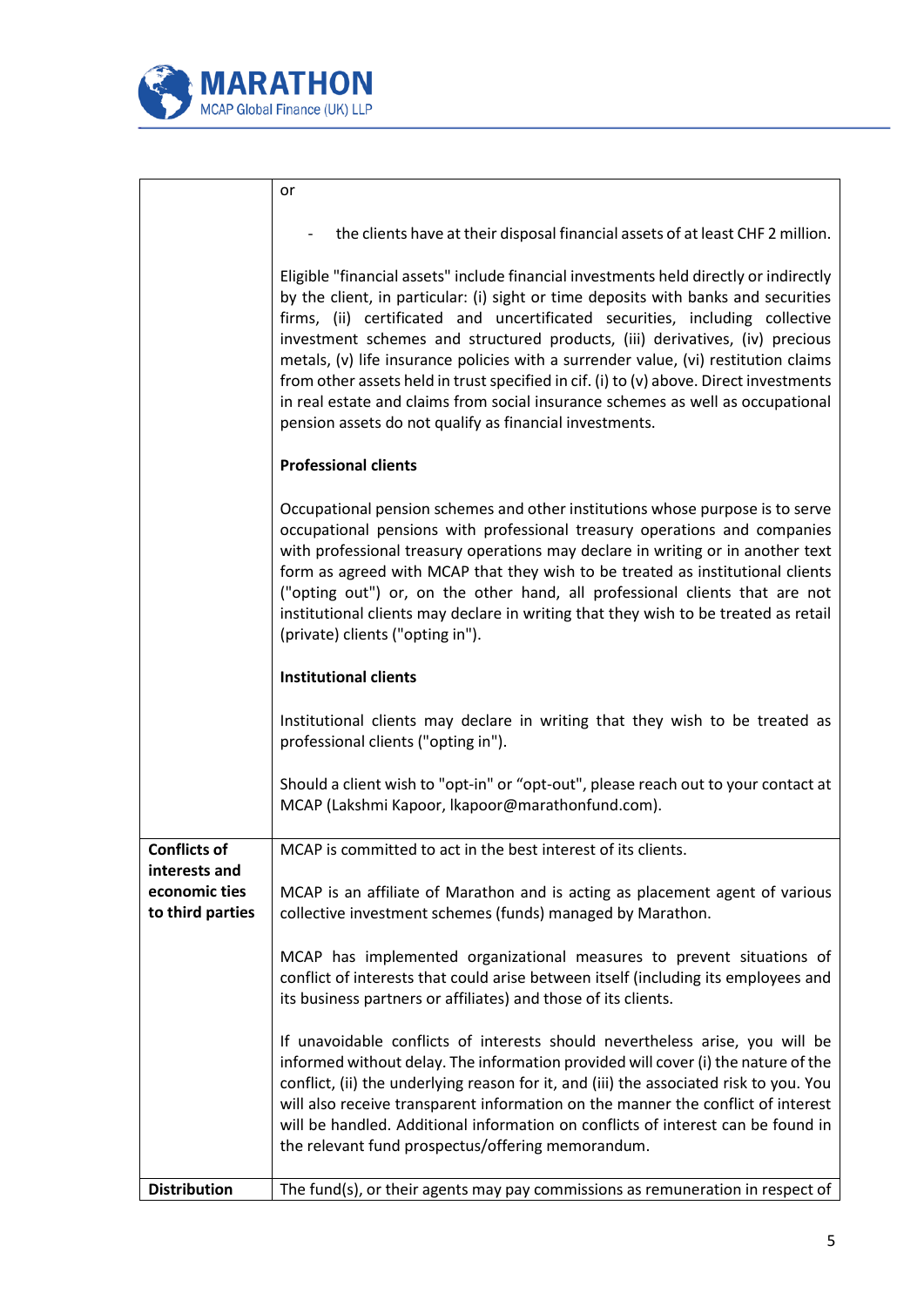

| fees/Third<br>party<br>commission                                              | the offering of fund(s) in Switzerland. More information is available in the fund<br>documentation.                                                                                                                                                                                                                                                                                                                                                                                                                                                            |
|--------------------------------------------------------------------------------|----------------------------------------------------------------------------------------------------------------------------------------------------------------------------------------------------------------------------------------------------------------------------------------------------------------------------------------------------------------------------------------------------------------------------------------------------------------------------------------------------------------------------------------------------------------|
| <b>Market offering</b><br>considered                                           | The market offering considered when selecting the financial instruments offered<br>to distribution includes only instruments advised, managed or proposed by<br>Marathon.                                                                                                                                                                                                                                                                                                                                                                                      |
| <b>Information on</b><br>risks                                                 | Transactions in financial instruments involve opportunities and risks. It is<br>important that you understand these risks. A description of the major risks<br>associated with such financial instruments used in connection with our financial<br>services can be found in the relevant fund documentation, in particular the fund<br>prospectus/offering memorandum that are made available to you.                                                                                                                                                          |
| <b>Mediation body</b><br>(ombudsman)<br>and client<br>advisers<br>registration | FinSA provides for a mediation before an ombudsman to settle legal disputes<br>between clients and financial service providers. For this purpose, MCAP has a<br>duty to be affiliated with an ombudsman that has been recognized by the Swiss<br>Federal Department of Finance. The ombudsman is a free and neutral<br>information and mediation agency.                                                                                                                                                                                                       |
|                                                                                | MCAP is affiliated with:<br>Finanzombudsstelle Schweiz (FINOS), Talstrasse 20, 8001 Zürich, Schweiz<br>The client advisers providing financial services to Swiss clients are not registered<br>with a client adviser register to the extent that MCAP is prudentially regulated,<br>and it exclusively provides its financial services to professional clients (excluding<br>high net worth retail client and private investment structures set up for such<br>client without treasury operation, which have made an opting-out) and<br>institutional clients. |